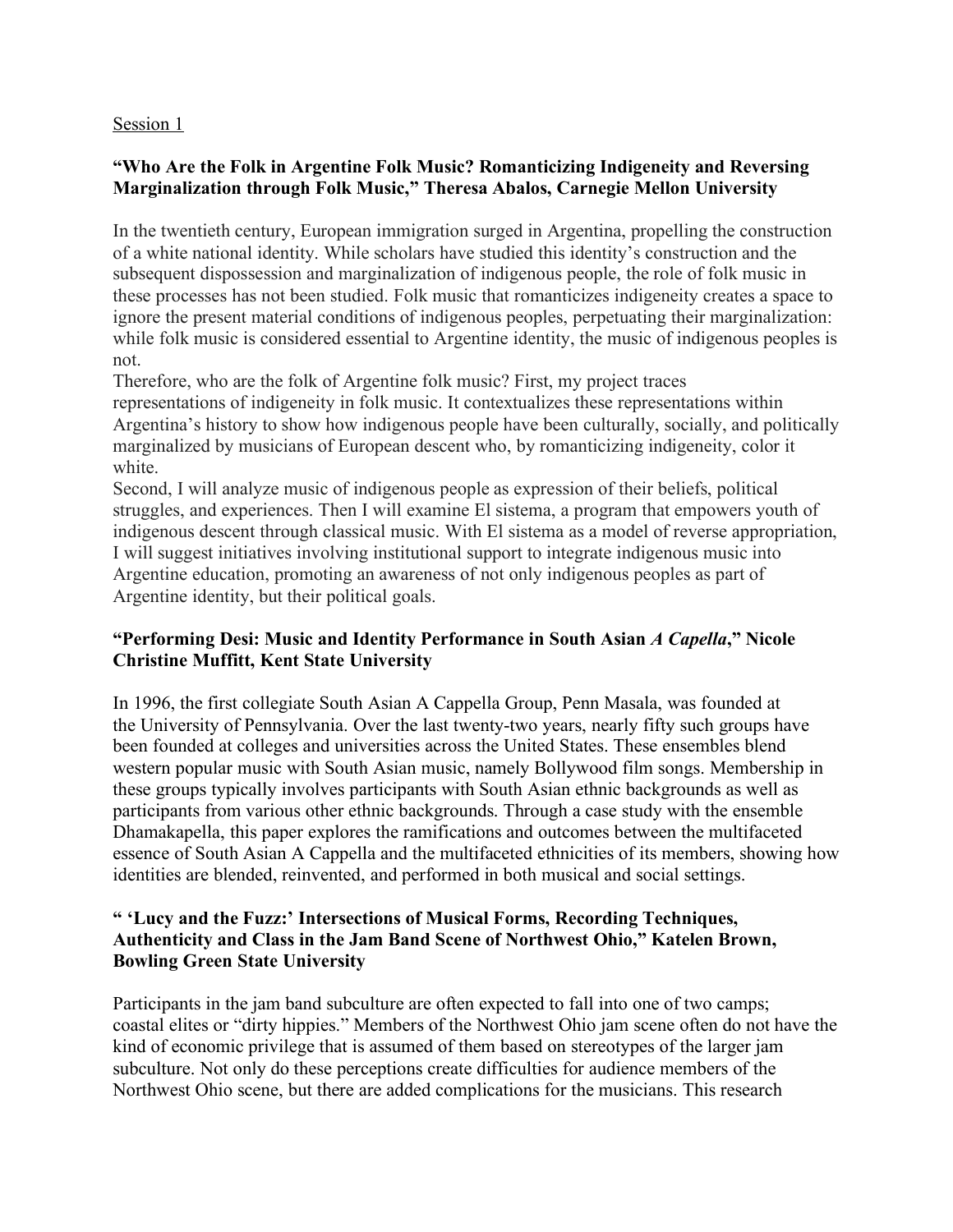explores the challenges of class and scene membership faced by participants in the Northwest Ohio jam scene. More specifically, this paper focuses on the careful musical negotiations that scene musicians must navigate to maintain their jam genre status while dealing with the realities of life in the Rust Belt. In this paper, I argue that improvisation is among the most significant musical factors establishing belonging to the genre on a nationally recognizable level. Reasons for improvisation's necessity oscillate between genre maintenance and the challenges of musicmaking in the working class. In addition, recording practices also intersect with class and public perceptions of class in the scene. Finally, I explain how musical forms and practices are significant to establishing genre authority in smaller jam scenes.

# **"***Samniang Jin***: Chinese Exoticism in Thai Classical Music," Terry Miller, Kent State University**

Thai composers of "classical" music have been creating compositions in "exotic" styles at least since the seventeenth century, though most were created during the Bangkok period, after about 1800. These are known as phleng phasa (language songs) or phleng samniang (songs in foreign accents). The great majority were composed for use in stage works that featured characters from "foreign" or "exotic" places, including Cambodia, Burma, Malaysia, Java, the West, northern Thailand, Vietnam, and especially China (samniang jin). But as the stage genres declined in popularity, the "exotic" repertory not only survived as instrumental music but came to dominate the music commonly known and played by both professionals and amateurs today, including students. All were created by Thai composers with little or no regard for the actual music of the ethnic groups invoked, some being obvious because they use distinctive instruments or exhibit stereotypes, some being too subtle for non-specialist recognition. Thai composers evolved a system, however, that makes them recognizable to experienced musicians by using certain instruments or drums, specific modes, drum cycles, and instrumental idioms. Rarely do they quote actual melodies borrowed from the named culture, but in the case of samniang jin, a small number of compositions are in fact arrangements of Chaozhou Chinese melodies. These were widely known in Thailand, particularly in Bangkok, because during the nineteenth and early twentieth centuries, great numbers of Chaozhou settled in Bangkok. There they formed opera troupes and sizhu (silk and bamboo) groups, the former professional, the latter amateur, as well as founded numerous temples with their related rituals and funerals. Several well known Thai instruments, especially the two-stringed fiddles (saw duang and saw u) and the dulcimer (khim) are direct borrowings from Chaozhou music. This paper will explore how Chaozhou traditions have been absorbed into Thai classical music and dance drama.

#### Session 2

#### **"Antiphonal Music in the House of Prayer," Melissa Kuneli, Kent State University at Trumbull**

This presentation discusses a style of music its adherents, including members and leaders of the International House of Prayer, believe was used by ancient Israeli Jews. During the reign of King David, a tabernacle was established for continuous worship. According to Biblical references, continuous musical worship was performed by thousands of musicians employed from the tribe of Israelites designated to maintain temple functions. Some believe these musicians used a model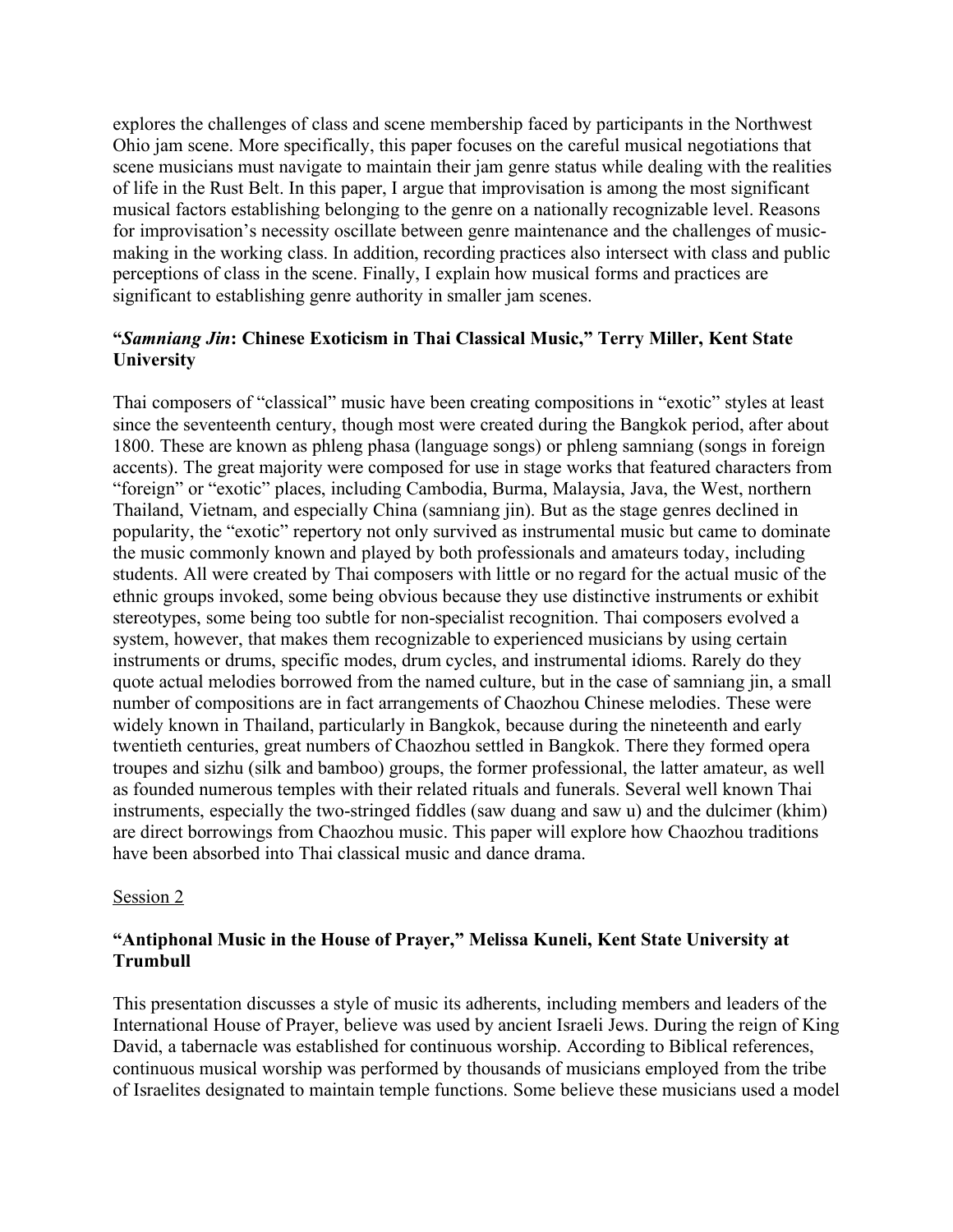called "antiphonal worship," in which one person would read or pray a scripture or statement and musicians would respond by creating a song from that phrase. Today, some Christian groups enact and recreate this style of music in what are often called "Houses of Prayer." Musicians are employed to improvise round-the-clock daily antiphonal music on specific prayer topics. Drawing from personal participation, fieldwork, and the review of scholarly materials, this presentation will cover adherents' understanding and recreation of Jewish antiphonal worship, as well as analyze the format, sound and function of its present-day use in these Christian Houses of Prayer.

### **"The Mutual Circulation of Sound and Goods in Havana: On Sound, Circulation, and Architecture," Andrés García Molina, Columbia University**

Sound studies is routinely defined in interdisciplinary terms, with most anthologies and programmatic statements linked to its formation pointing to entry points as varied as history, (ethno-)musicology, media studies, anthropology, sociology, and science and technology studies (Bull and Back 2003; Pinch and Bijsterveld 2011; Sterne 2012; Novak and Sakakeeny 2015). With minor exceptions (Labelle and Roden 1999; Blesser and Salter 2007), architecture is not named explicitly as a relevant discipline in this formation, while questions of space, place, and urbanity permeate a majority of sound studies work. Steingo, for example, engages what he terms an "aesthetics of propinquity" (2015) to relate musical praxis to the particular architectonic arrangement of a South African township and its attendant histories of racialization and sociality. More broadly, in what sense might we excavate a working concept of "the architectural" latent through this corpus of literature? What might it allow? In this paper I approach questions of how architecture might afford and constrain music and sound circulation through a brief review of relevant literature, signaling towards possible entry points that link research in sound and music to questions of infrastructure (Larkin 2013, Steingo 2015) and format theory (Kittler 1999 [1986], Sterne 2012). In order to build on these potential openings, I then engage them through fieldwork I have conducted with ambulatory street-vendors in some Cuban neighborhoods of Havana, where the circulation of goods is intrinsically tied to the circulation of sound (Bauman 2004) within particular architectonic configurations.

## **"Nirvana of Chinese Hip-Hop: The Acculturation of Hip-Hop in China," Shasha Zhu, Kent State University**

The Rap of China, a reality show produced by iQiyi (a Chinese website) in June 2017, brought Chinese hip-hop for the first time to the public, and met with a huge success. Media and audiences rated it the most popular among all music shows at the same period (summer of 2017). These live shows have reached an audience of 100 million, faster than any shows in Chinese entertainment history. The entire season of videos received 2.5 billion views online. Video discussions reached 9.84 million on Sina Microblog and involved related topics. The term "freestyle" instantly became a buzzword and is now widely used by Chinese youth as shorthand for something fashionable. Record sales of Chinese hip-hop reached a new peak, and countless new rappers and music works have sprouted up online. The sudden explosion in popularity of Chinese hip-hop in 2017 sharply contrasts its cultural, commercial, and even political status before The Rap of China. For a long time this Western subculture, due to its players' appearance, texts, and performing styles, was considered rude, vulgar, not to mention against traditional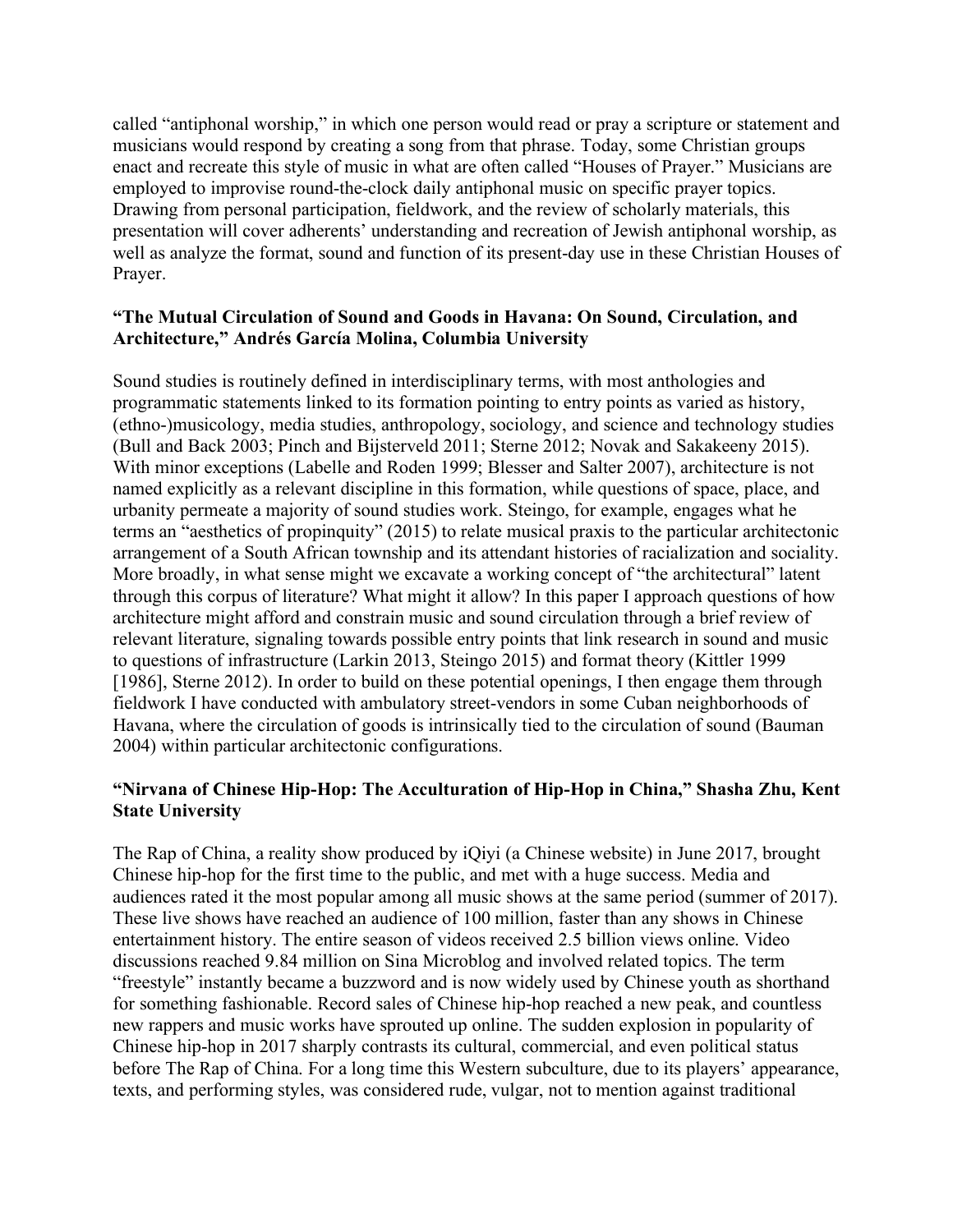Chinese aesthetics and social cognition; thus it had been rejected by mainstream Chinese. As the first show to bring this genre to the public, how did The Rap of China achieve such a great success in such a hostile environment? This study discusses this question, analyzing the evolution of Chinese hip-hop, including several angles of inquiry: How and why was hip-hop underestimated and neglected when first introduced to China from the United States in the 1990s? How then did the Chinese public acculturate to hip-hop so that it easily entered their scope, becoming a part of popular culture? This study explores The Rap of China, demonstrating how Chinese rappers and their music presented a new identity to young Chinese people, one that reflected their ideologies and the ideological deconstruction occurring in Chinese society, and noting the tremendous influence of modern online media on popular music

#### **"Decentering 'Western' Opera: Embracing Musical Hybridity and Cultural Co-Dependence in Post-War Japanese Opera," Padraic Costello, Independent Scholar**

The concept of "third space" presents a tantalizing framework for contextualizing transcultural interaction and hybridity as a place of harmonic convergence, where cultures coalesce into a "new space."

However, amidst modern shifting global dynamics, cultural interaction is often more complex, subtle, or even volatile. Opera is assumed as favoring "Western" cultural coding, having originated within a European social climate. However, in Minoru Miki's "An Actor's Revenge" and Toshio Hosokawa's "Matsukaze," both composers utilize the music, form, and aesthetic of Japanese theater as a crucial structural component of their works, challenging the authority placed on opera as an extension of "Western" form and aesthetic. These works also differentiate in what elements constitute contemporary opera or Japanese theater, situating "Japan" and "Opera" as heterogeneous rather than homogeneous constructs. Instead of seeing hybridity as a third space collapsing of "East and West," these works function as spaces in which two equal sound structures, originally bred in separate places and contexts, are juxtaposed as a way of articulating Japan's past within a modern cosmopolitan context. In creating soundscapes of culturally dissonant-yet-dependent sounds, Miki and Hosokawa look to Japan's heterogeneous cultural present and historical past, weaving opera into the environs of a new cultural home

#### Session 3

#### **"Suspiciously Significant Nonsense: Queering John Weinzweig's** *Private Collection***," Anthony Lomax, Queen's University**

In my recently defended master's thesis, I directed four performers as they lip-synced the nine songs of John Weinzweig's *Private Collection* (1975), recorded by soprano Mary Lou Fallis and pianist Monica Gaylord (1982), on April 29, 2018. The performers recontextualized the songs through a combination of props, costumes, characterizations, gestures, and projected words and images. I used this performance as a site of research, interviewing the performers and surveying audience members in order to analyze some of the meanings that emerged from our rendition of Weinzweig's highly performative composition.

In this paper, I will show video clips from our performance and quote from survey and interview respondents in order to highlight various ways in which our lip-syncing method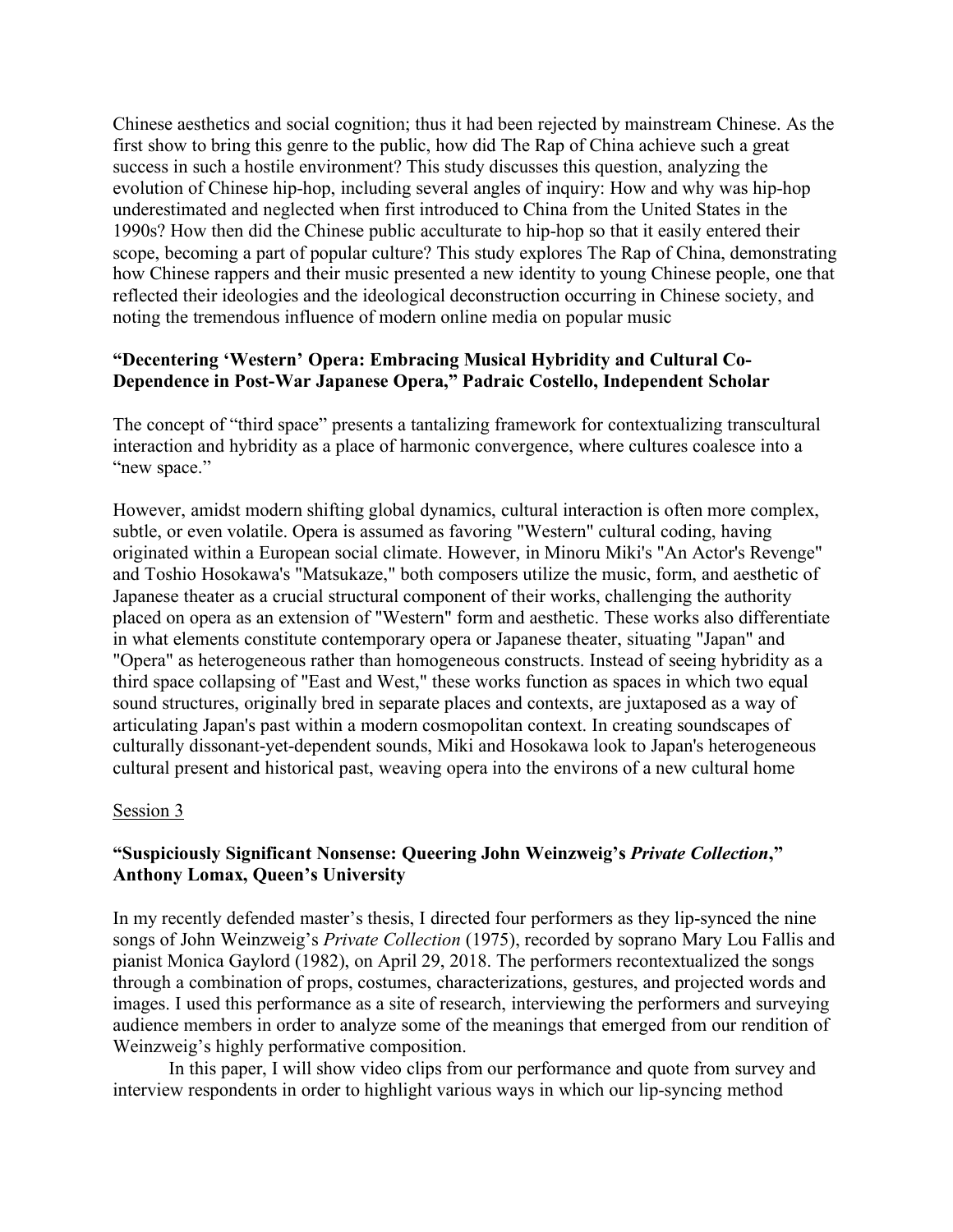enabled us to queer these recordings. Such work is important for unsettling colonial traditions in musicology. For instance, I will discuss how we problematized Weinzweig's use of Black and Indigenous musics throughout his career; our queering of the patriarchal relationship between (female) performer and (male) composer; and our complication of human-centred approaches to musicological analysis through a new materialist framework. Through this presentation, I hope to inspire more use of embodied methods of music analysis.

# **"Love and Respect: Forming the Bandung Philharmonic Community," Kevin Alexander Wilson, Kent State University**

In 2018, I had the opportunity to conduct fieldwork on the newly founded Bandung Philharmonic orchestra in Bandung, Indonesia. During this exploraon, I spent most of my me trying to figure out what makes this orchestra unique and how it will survive in a me where the symphonic orchestra medium has struggled to remain relevant. What I have found was that the Bandung Philharmonic has taken a disncve perspecve on what an orchestra is and how it should exist within a community. With this perspecve, they have accomplished much more in terms of community involvement, outreach, educaon, and the overall smulaon of the environment in less me than many western symphonic orchestras. The Bandung Philharmonic has dedicated itself to not only the creaon and interpretaon of quality music, but a welcoming environment and an identy that Bandung is proud to call its own. The Bandung Philharmonic is focused on educaon and involving the local community through the commissioning of local composers and the construcon of instruments, pracces that not only ensure its relevance, but also contribute to a disncve Bandung identy.

## **"Precariously Living in Canada: A Case Study of a Successful, Suzuki-trained Student Musician," Krystyna Henke, Brock University**

This paper presents the results of an ethnographic case study of a young man who began his musical training as a toddler through Suzuki music education and eventually became a promising student musician at one of the top higher education music schools in North America. Born in an urban centre into an undocumented immigrant family who lived in fear of being deported and struggled to make ends meet, he learned to play a string instrument at a high level, immersing himself in a musical culture that was filled with opportunities for him. Based on recorded, openended, private conversations of the researcher with him, his sibling, his parents, as well as with his former Suzuki teacher, his biography along with the socio-cultural and musical elements of Suzuki pedagogy, as they influenced him, are examined. The results of a thematic analysis of the non-formal interviews will be discussed. The theoretical framework for the inquiry includes Bourdieu's (1986) concept of cultural capital. The informants will remain anonymous and will be referred to by their pseudonyms. This case study is part of a larger inquiry into egalitarian values espoused in Suzuki music education for which clearance was granted by the university Research Ethics Board.